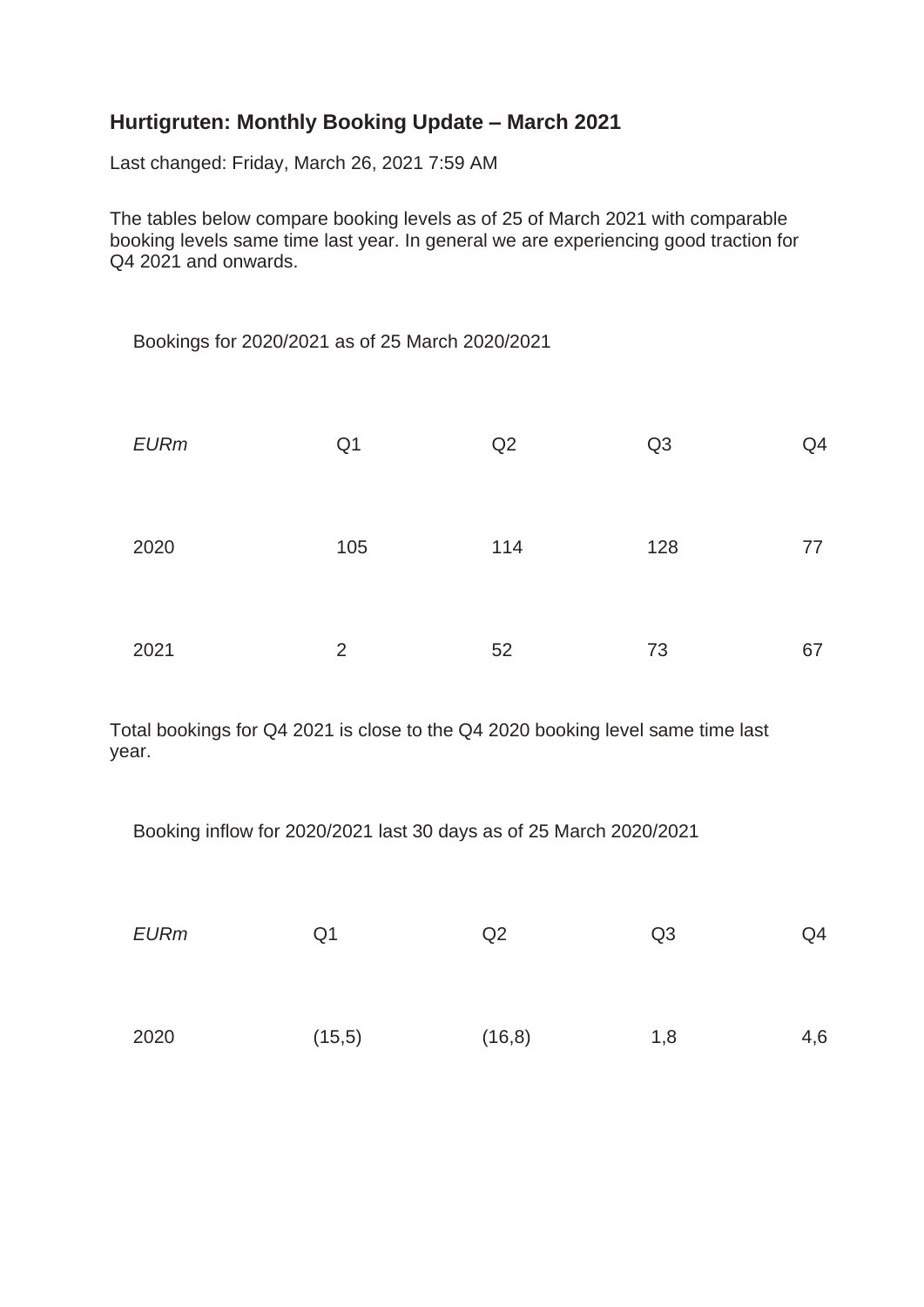| 2021<br>(6, 6)<br>(1,4)<br>(11,7)<br>5,2 |
|------------------------------------------|
|------------------------------------------|

Positive booking momentum for Q4 2021 while there is still some uncertainty regarding Q2 and Q3.

Bookings for 2020/2021/2022 as of 25 March 2019/2020/2021

| <b>EURm</b> | Q <sub>1</sub> | Q2   | Q3   | Q4   |
|-------------|----------------|------|------|------|
| 2020        | 49,0           | 17,0 | 20,2 | 6,2  |
| 2021        | 40,9           | 18,8 | 12,6 | 8,5  |
| 2022        | 53,9           | 24,4 | 30,4 | 12,8 |

Continued good development for 2022 with 50% higher bookings compared to 2021. As 2020 was highly affected by the pandemic it is relevant to also compare to 2020 booking levels as of same time in 2019. The booking level for 2022 is 32% higher than the 2020 booking level same time in 2019 based on the same capacity.

Booking inflow 2021/2022 last 30 days as of 25 March 2020/2021

| <b>EURm</b> | $\mathbf{A}$<br>◡ | ົົ<br>∠یک | Q3 | ∟0 |
|-------------|-------------------|-----------|----|----|
|             |                   |           |    |    |